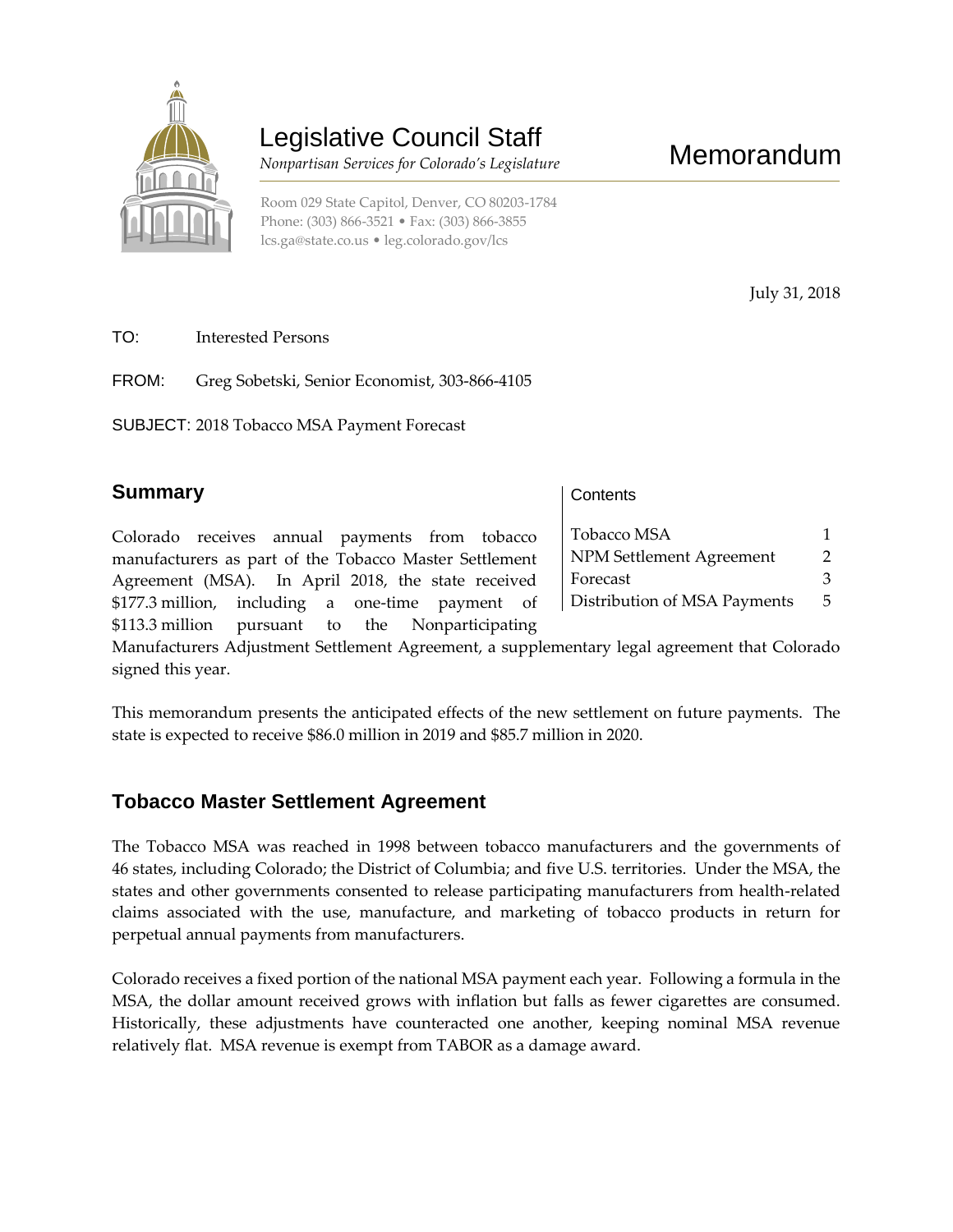*Compliance dispute and withholding of payments.* The MSA allows a participating manufacturer to reduce its payments if all of the following conditions are met:

- the participating manufacturer is found to have lost market share to manufacturers that do not participate in the MSA;
- the MSA is determined to have been a significant contributing factor in the participating manufacturer's market share loss; and
- a state in which the market share loss occurred has not upheld its legal obligations to participating manufacturers under the MSA.

This is called the nonparticipating manufacturers agreement (NPM agreement). In order for manufacturers to lower their obligation under the NPM agreement, they must dispute the amount owed at the time of payment.

Beginning in 2003, participating manufacturers complained that they had lost market share resulting from governments' failure to comply with the MSA. These allegations were renewed each year, creating a series of disputes. Under the framework of the MSA, each dispute triggered an arbitration proceeding to determine whether governments had failed to comply. Beginning in 2006, some manufacturers withheld a portion of their annual payments, either by reducing the amount paid or by depositing the disputed amounts in an escrow account ("Disputed Payments Account") pending resolution of the arbitration proceedings. Payments were withheld even though the arbitration process had not run its course. Withholding continued annually, such that the amount withheld from the 2006 payment is associated with the 2003 dispute; the amount withheld in 2007 is associated with the 2004 dispute, and so on.

Arbitration proceedings have taken years to resolve. Arbitration concerning disputed payments for 2003, which were withheld in 2006, was resolved in 2014. Colorado was found to have complied with the NPM agreement and received \$11.4 million in NPM adjustment arbitration money, of which \$2.2 million was paid from the Disputed Payments Account and \$9.2 million was reallocated to Colorado from the annual payments of states that did not comply.

## **Nonparticipating Manufacturers Adjustment Settlement Agreement**

The NPM Adjustment Settlement Agreement (NPM Settlement) is a supplementary legal agreement within the MSA framework to expedite resolution of the NPM disputes. This settlement is the culmination of a process that began in 2012 and now involves 36 states and territories. Under the settlement, governments immediately receive a percentage of previously withheld payments while the remaining share is returned to manufacturers. Additionally, future annual payments to these governments are not subject to withholding, though the additional amount paid to signatory states is about 70 percent of the total amount that would otherwise be withheld.

Colorado signed the NPM Settlement in March 2018. This section presents information on the fiscal impact of Colorado's assent to the settlement and explains how the settlement addresses the NPM disputes for particular years.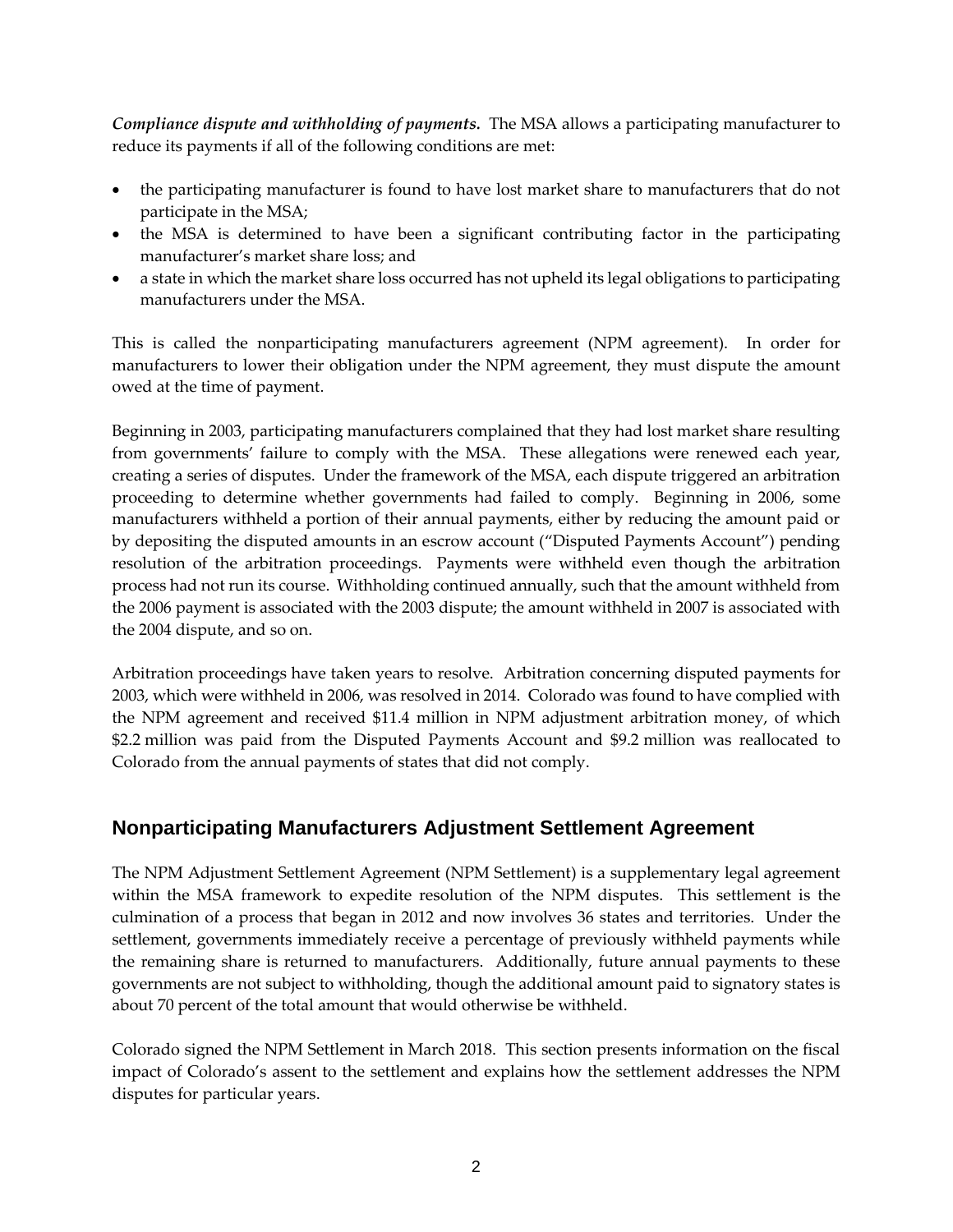*Impacts on future payments.* With its April 2018 payment, the state received a lump sum amount reflecting previous NPM withholding and a share of the amounts that would otherwise be withheld in future years. Assuming that payments for 2019 and future years are governed by the NPM Settlement, the amount that the state receives will differ from what would otherwise be projected. Payments to Colorado will increase because no further amounts will be withheld by manufacturers. This effect will be offset, however, because portions of the lump sum amount received in 2018 are required to be credited back to manufacturers over several years. On net, the settlement is expected to modestly increase Colorado's receipts in 2019, 2020, and 2023, while modestly decreasing the amounts received in 2021 and 2022.

Beginning in 2024, agreement to the NPM Settlement will increase Colorado's annual payments by 70 percent of what would be withheld otherwise. The annual increase is currently projected at roughly \$8 million annually.

This assessment assumes that the state would not receive released disputed payments in any of these years. Had the state not signed the NPM Settlement, active arbitration proceedings would continue. If the state was determined to have complied with the NPM agreement in earlier years, it would have received released arbitration moneys in lump sum amounts at irregular intervals.

*Settlement for 2004 through 2014.* In 2018, Colorado received its full share of the amounts withheld by manufacturers between 2007 and 2017, which reflect NPM disputes for 2004 through 2014. The state is authorized to retain 54 percent of the disputed amounts for 2004 through 2012 and 66 percent of the disputed amounts for 2013 and 2014. The remaining share is required to be credited back to manufacturers as a subtraction from the state's annual payments over five years, in 2018 through 2022. Credits to the manufacturers were frontloaded in 2018 so as to maintain relatively constant annual payment amounts in future years.

*Settlement for 2015 through 2017.* Participating manufacturers had disputed governments' compliance with the NPM agreement in 2015 through 2017, with withholding scheduled to occur in 2018 through 2020. In 2018, Colorado received its full share of the amounts scheduled to be withheld for these years. The state will retain 75 percent of these amounts; the remaining share is required to be credited back to manufacturers as a subtraction from the state's annual payments over three years, in 2019 through 2021.

*Settlement for 2018 and subsequent years.* The NPM Settlement includes provisions governing the disbursement of future funds that would otherwise be subject to NPM withholding. Implementation of these provisions is on hold pending the resolution of a tax-related legal question submitted by participating manufacturers to the Internal Revenue Service (IRS). The forecast presented in the next section assumes that the NPM Settlement will govern Colorado's receipts and credits owed for all future years. Information regarding resolution of this question will be provided in versions of this forecast document published in future years.

# **Forecast**

Table 1 presents actual Tobacco MSA receipts for FY 2016-17 and FY 2017-18 and estimated receipts for FY 2018-19 and FY 2019-20.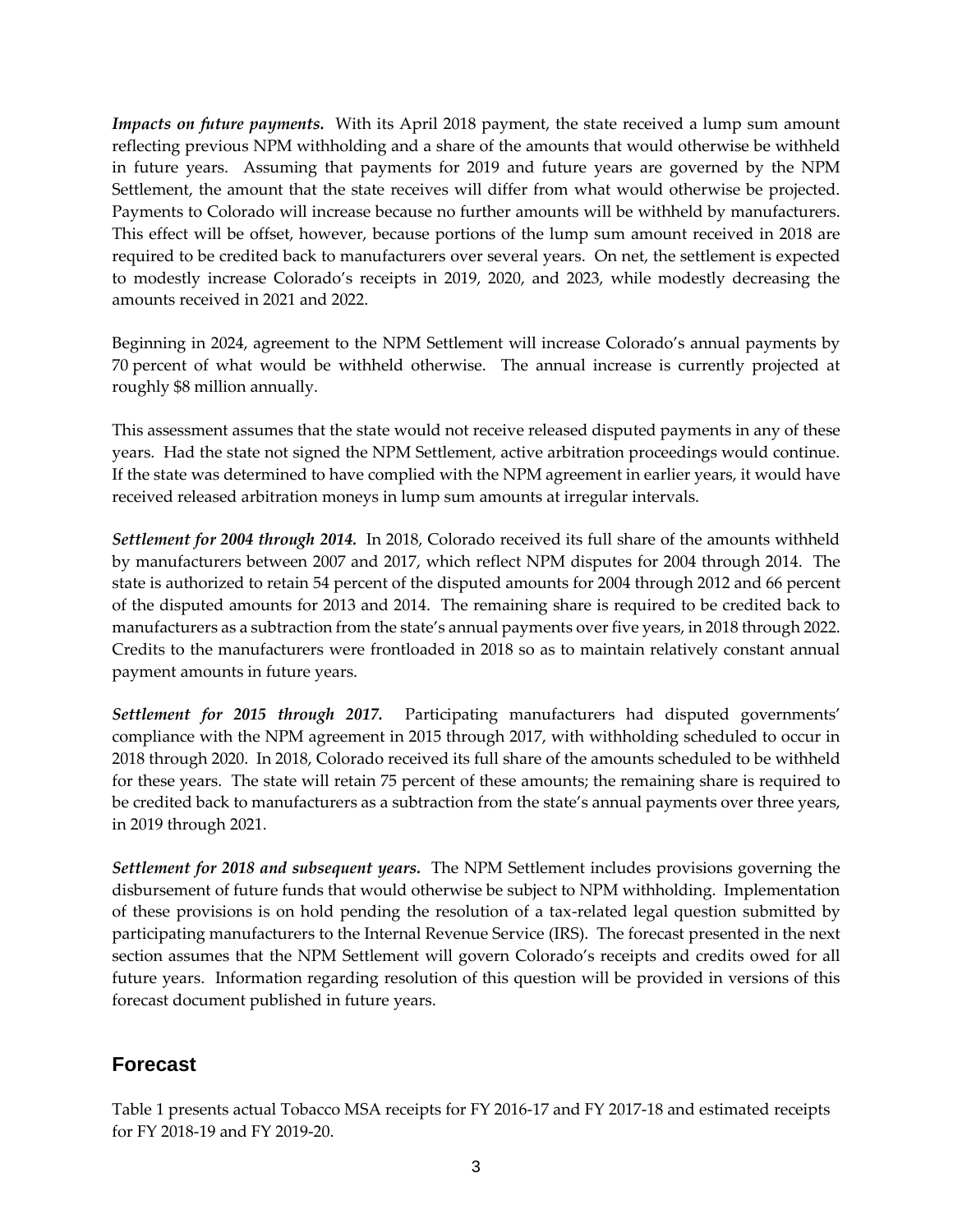#### **Table 1 2018 Tobacco MSA Payment Forecast** *Dollars in Millions*

|                                                                         | FY 2016-17                       | FY 2017-18                    | FY 2018-19                    | FY 2019-20                    |
|-------------------------------------------------------------------------|----------------------------------|-------------------------------|-------------------------------|-------------------------------|
| <b>Payment Source</b>                                                   | <b>Actual</b>                    | <b>Actual</b>                 | <b>Estimate</b>               | <b>Estimate</b>               |
| Annual MSA Payment (Gross of Withholding) <sup>1</sup>                  | \$87.0                           | \$64.0                        | \$86.0                        | \$85.7                        |
| Strategic Contribution Fund Payment (Gross of Withholding) <sup>2</sup> | \$17.8                           |                               |                               |                               |
| Manufacturer Withholding                                                | (\$13.6)                         |                               |                               |                               |
| Release of Prior Year Withholdings                                      |                                  | \$113.3                       |                               |                               |
| <b>Net Funds Received</b>                                               | \$91.1                           | \$177.3                       | \$86.0                        | \$85.7                        |
| <b>Allocation of Received Funds</b>                                     | FY 2017-18<br><b>Preliminary</b> | FY 2018-19<br><b>Estimate</b> | FY 2019-20<br><b>Estimate</b> | FY 2020-21<br><b>Estimate</b> |
|                                                                         |                                  |                               |                               |                               |
| MSA-Funded State Programs (see Table 2)                                 | \$75.0                           | \$63.1                        | \$84.8                        | \$84.4                        |
| Unallocated Portion <sup>3</sup>                                        | \$16.1                           | \$1.0                         | \$1.3                         | \$1.3                         |
| <b>General Fund</b>                                                     |                                  | \$113.3                       |                               |                               |

*Source: Department of Law, Department of the Treasury, and Legislative Council Staff Forecast.*

<sup>1</sup>For FY 2018-19 and subsequent years, this amount is presented net of credits and debits associated with the NPM Settlement. It is assumed that, under current *law, these funds will be subject to the annual MSA payment distribution in HB 16-1408. Section 24-75-1104.5, C.R.S., requires that received disputed payments*  be expended differently, and it is assumed that no receipts attributable to the NPM Settlement will constitute disputed payments for this purpose beyond FY 2017-18.

*<sup>2</sup>Under the terms of the Tobacco MSA, Strategic Contribution Fund payments ended after FY 2016-17.*

*<sup>3</sup>Unallocated amounts for each fiscal year remain in the Tobacco Litigation Settlement Cash Fund, thereby reducing future accelerated payments from the fund. Section 24-75-1104.5 (1.3)(a.5)(II), C.R.S., requires that \$15 million be reserved from the April 2017 payment for this purpose. For FY 2018-19, the total unallocated amount is estimated at \$1.3 million and includes \$0.3 million from transferred funds, which are omitted here.*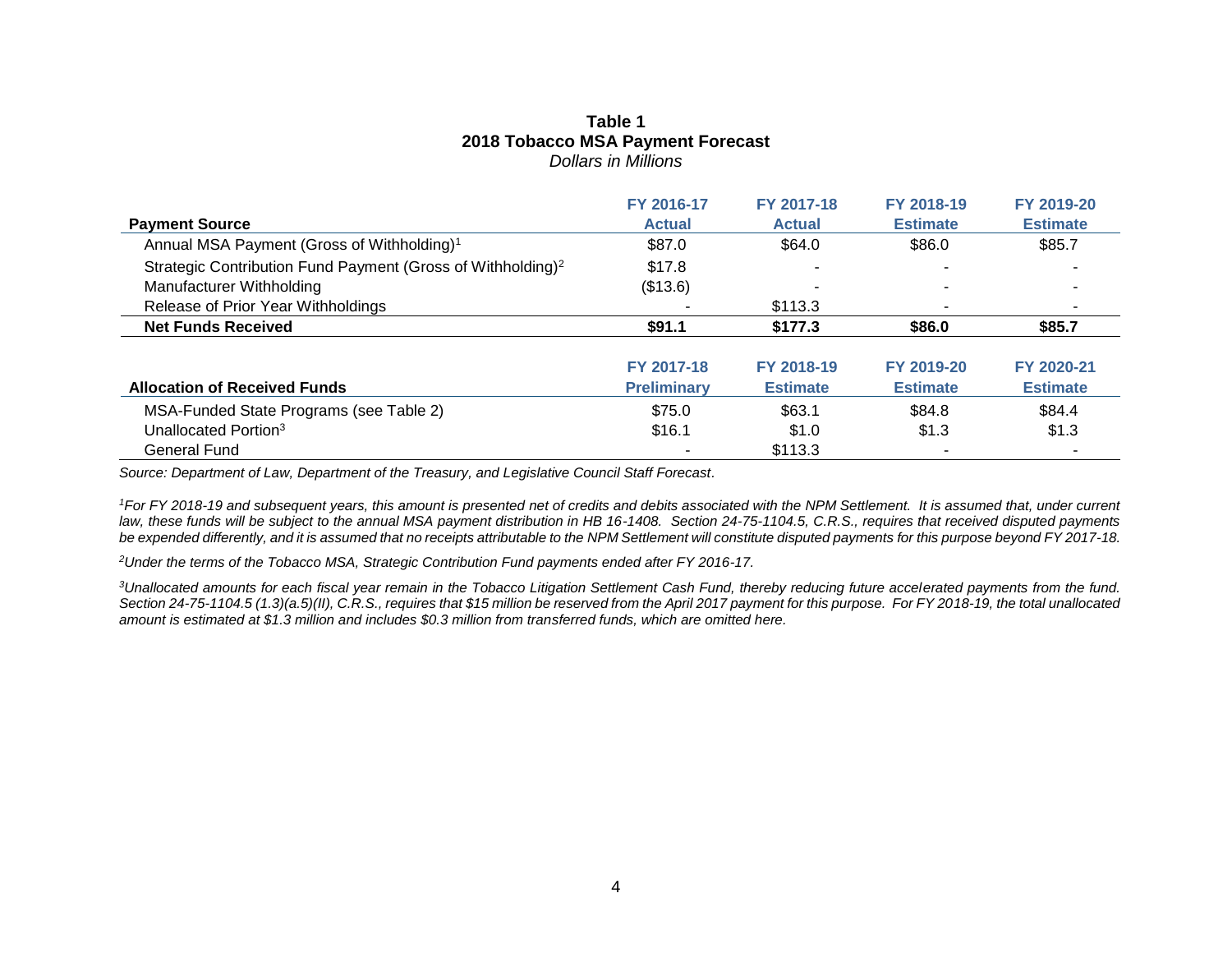Net of manufacturer withholding, the payment received in FY 2016-17 was \$91.1 million, or \$4.3 million less than expected in the 2017 Tobacco MSA Payment Forecast. The discrepancy from the forecast was attributable in part to gross payment calculations, which were \$2.7 million lower than anticipated as a result of reduced cigarette consumption. The remaining error was attributable to manufacturer withholding, which was \$1.6 million higher than forecast.

Actual receipts for FY 2017-18 and estimates for future years have been revised significantly from prior forecasts as a result of the NPM Settlement described above. Most notably, payments to Colorado are no longer reduced by annual manufacturer withholding, but are reduced through 2023 as a result of credits back to manufacturers of shares of disputed payments received as a lump sum in 2018. The effects of the NPM Settlement are included in the "Annual MSA Payment Amount" line in the top part of Table 1, based on the assumption that these moneys will be subject to the statutory allocation formula in House Bill 16-1408. Independent from the NPM Settlement, the state no longer receives an allocation from the Strategic Contribution Fund, as these allocations ended after 2017.

*Risks to the forecast.* The Tobacco MSA remains an area of ongoing legal uncertainty. Any changes to the legal landscape resulting from government or manufacturer legal strategy, arbitration proceedings, or court orders will have an effect on the amounts received. Colorado's participation in the NPM settlement for years beyond 2018 is conditioned on the resolution of a tax credit submitted by tobacco manufacturers to the IRS. If resolution of the tax question results in Colorado's abandonment of the settlement, the forecast will differ from that published here. Annual payments are sensitive to cigarette consumption and U.S. inflation. This forecast assumes declining consumption and low inflation, and deviations from either assumption will affect the amount received. Finally, receipts will fall if participating manufacturers cease operations, file bankruptcy, or otherwise fail to pay what is due each year.

### **Distribution of MSA Payments**

Payments that the state receives under the Tobacco MSA are allocated in percentage shares to specific programs identified in statute. The statutory allocation formula dictates only the distribution of annual MSA payments. Per statute, revenue from the release of disputed payments is credited to the General Fund. 1 Thus, disputed payments released when Colorado agreed to the NPM Settlement were credited to the General Fund and not disbursed using the statutory distribution formula.

The MSA payment that the state receives each April dictates the allocation of moneys to MSA-funded programs for the fiscal year beginning in the following July. The bottom section of Table 1 shows the amounts of payments received each year that are spent on programs versus the unallocated portion reserved each year to reduce the amount of the annual accelerated payment, described below. Table 2 shows the amount that each MSA-funded program is projected to receive through FY 2020-21.

*Senate Bill 18-280*. Under the NPM Settlement, total 2018 state revenue from the MSA was greater than anticipated, but the annual MSA payment amount credited to the Tobacco Litigation Settlement Cash Fund fell short of expectations. Since only annual MSA cash fund revenue is distributed using the statutory formula, agreement to the NPM Settlement would have caused reductions in FY 2018-19

 $\overline{a}$ <sup>1</sup> Section 24-75-1104.5 (5), C.R.S.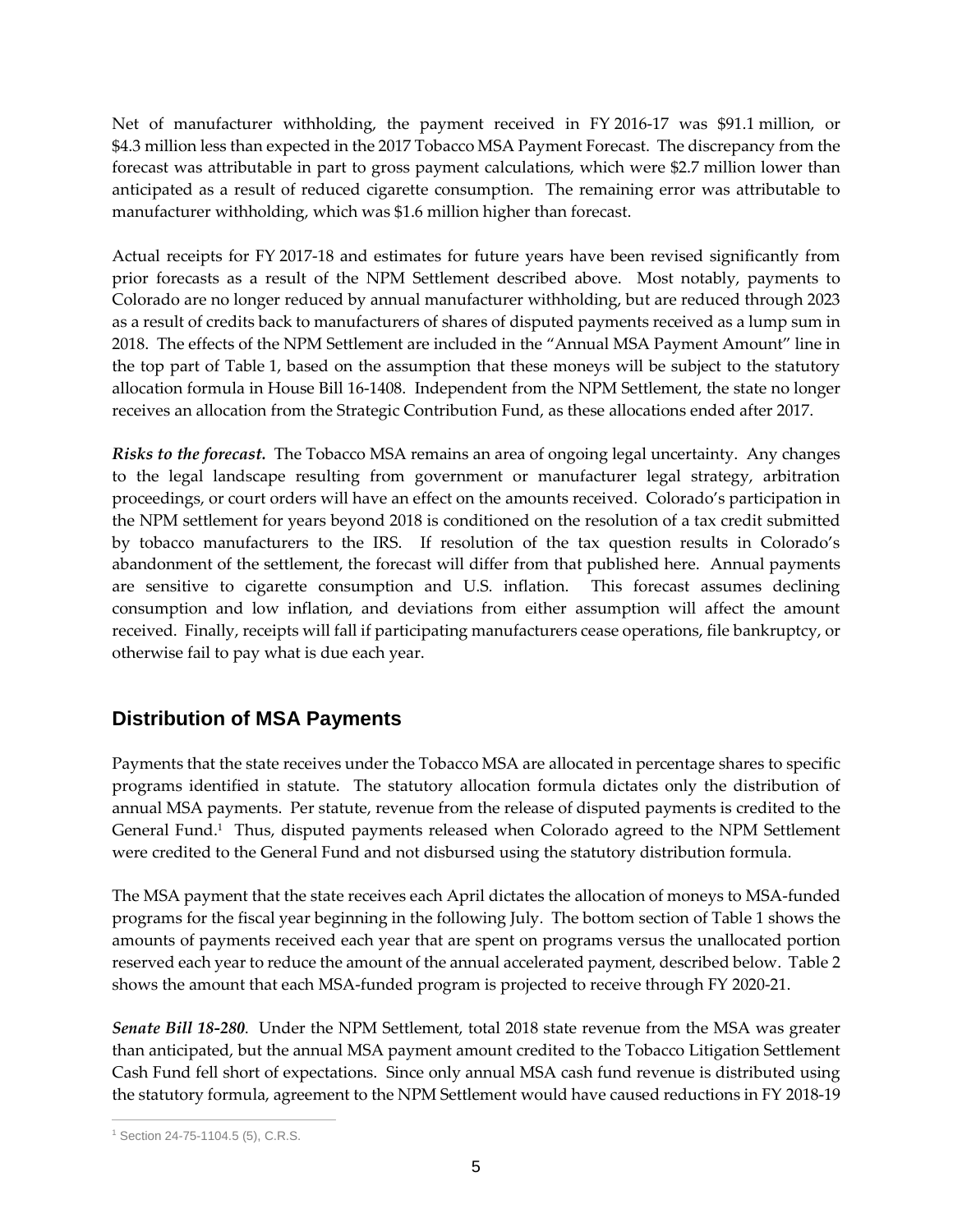allocations to all MSA-funded programs. To offset this effect, the General Assembly adopted SB 18-280, which made a one-time transfer of \$20.0 million from the General Fund to the Tobacco Litigation Settlement Cash Fund to boost FY 2018-19 allocations.

FY 2018-19 allocations were further supplemented by a transfer of \$0.2 million from the Department of Law to the Tobacco Litigation Settlement Cash Fund in conjunction with the 2014 NPM dispute.

#### **Table 2 2018 Tobacco MSA Distribution Forecast** *Dollars in Millions*

| <b>Program</b>                                     | FY 2017-18<br><b>Preliminary</b> | FY 2018-19<br><b>Estimate</b> | FY 2019-20<br><b>Estimate</b> | FY 2020-21<br><b>Estimate</b> |
|----------------------------------------------------|----------------------------------|-------------------------------|-------------------------------|-------------------------------|
| <b>Department of Law</b>                           |                                  |                               |                               |                               |
| <b>Tobacco Settlement Defense Account</b>          | \$1.9                            | \$2.1                         | \$2.2                         | \$2.1                         |
| <b>Department of Human Services</b>                |                                  |                               |                               |                               |
| <b>Nurse Home Visitors</b>                         | \$20.3                           | \$22.5                        | \$23.0                        | \$22.9                        |
| Tony Grampsas Youth Services                       | \$5.7                            | \$6.3                         | \$6.5                         | \$6.4                         |
| Department of Health Care Policy and Financing     |                                  |                               |                               |                               |
| Children's Basic Health Plan Trust                 | \$13.7                           | \$15.2                        | \$15.5                        | \$15.4                        |
| Children with Autism                               | \$1.5                            | \$1.7                         | \$1.7                         | \$1.7                         |
| <b>Department of Higher Education</b>              |                                  |                               |                               |                               |
| CU Health Sciences Center <sup>1</sup>             | \$13.3                           | \$14.7                        | \$15.1                        | \$15.0                        |
| <b>Department of Public Health and Environment</b> |                                  |                               |                               |                               |
| <b>AIDS Drug Assistance</b>                        | \$3.8                            | \$4.2                         | \$4.3                         | \$4.3                         |
| <b>HIV Prevention</b>                              | \$2.7                            | \$2.9                         | \$3.0                         | \$3.0                         |
| Immunizations                                      | \$1.9                            | \$2.1                         | \$2.2                         | \$2.1                         |
| <b>Health Services Corps</b>                       | \$0.8                            | \$0.8                         | \$0.9                         | \$0.9                         |
| Dental Loan Repayment                              | \$0.8                            | \$0.8                         | \$0.9                         | \$0.9                         |
| <b>Capital Construction</b>                        |                                  |                               |                               |                               |
| <b>Fitzsimons Trust Fund</b>                       | \$6.1                            | \$6.7                         | \$6.9                         | \$6.9                         |
| <b>Department of Personnel and Administration</b>  |                                  |                               |                               |                               |
| Supplement State Employee Insurance Plans          | \$1.8                            | \$1.9                         | \$2.0                         | \$2.0                         |
| <b>Department of Military and Veterans Affairs</b> |                                  |                               |                               |                               |
| <b>Veterans Trust Fund</b>                         | \$0.8                            | \$0.8                         | \$0.9                         | \$0.9                         |
| <b>Total Funds Distributed<sup>2</sup></b>         | \$75.0                           | \$82.9                        | \$84.8                        | \$84.4                        |

*Source: Department of the Treasury and Legislative Council Staff Forecast.*

*<sup>1</sup>For FY 2016-17 and subsequent years, a share of this amount is required to be spent for tobacco-related in-state cancer research.*

*<sup>2</sup>For FY 2018-19 only, includes \$19.7 million of \$20.0 million transferred from the General Fund pursuant to SB 18-280, and \$0.2 million transferred from the Department of Law in conjunction with the 2014 NPM dispute.*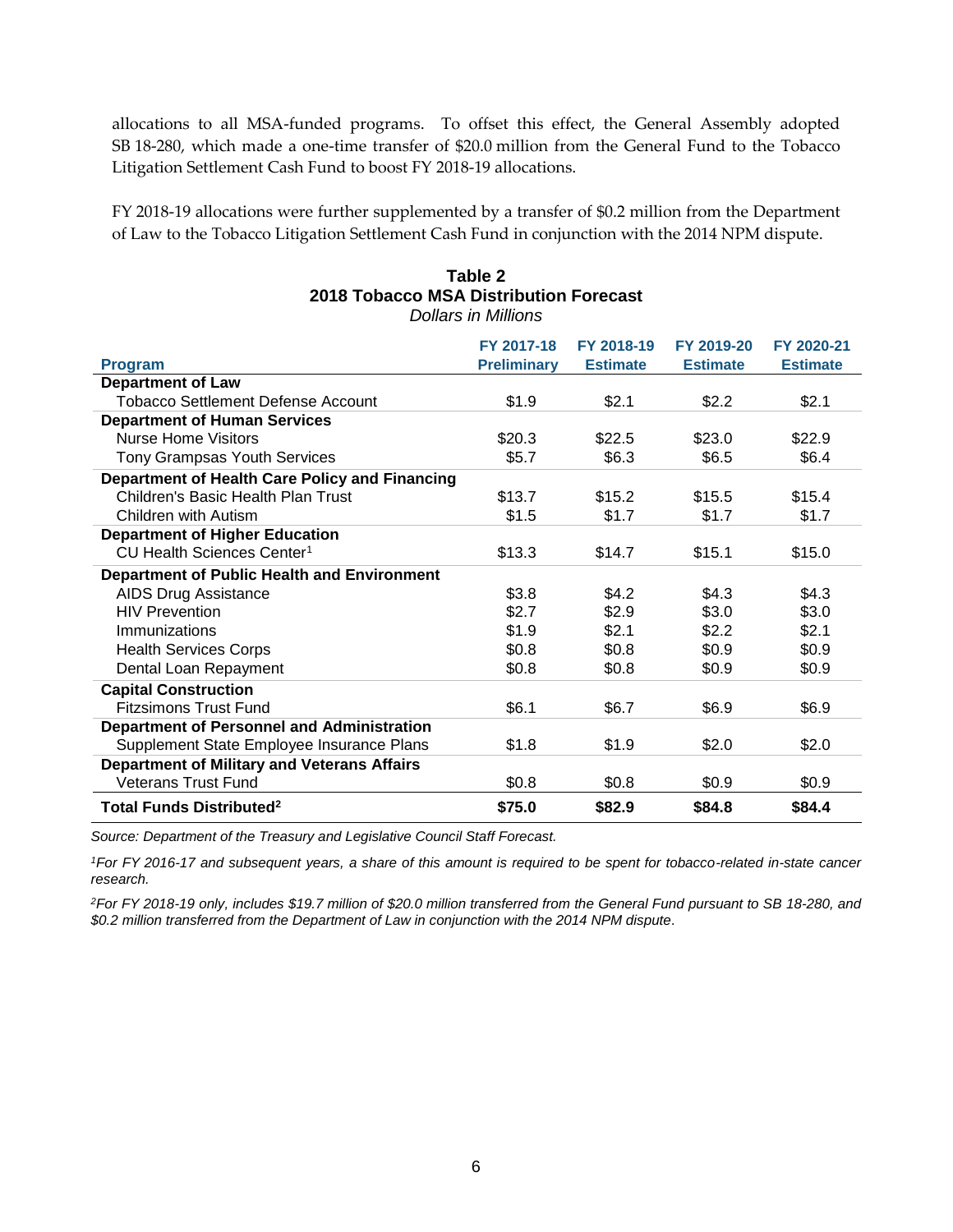*Accelerated payments.* The amount allocated to MSA programs for a fiscal year is determined by the payment that the state receives in the previous April. However, due to a budget-balancing measure enacted in 2009 following the Great Recession, the annual payment received each April funds programs in both the fiscal year it is received and the following fiscal year. This creates an annual General Fund obligation for a bridge loan, or "accelerated payment," made to fund MSA programs between the date when the prior year's payment is exhausted and the date when the current year's payment arrives. The General Assembly has taken steps to gradually reduce the size of this obligation on the General Fund.

As a budget-balancing measure in FY 2009-10, \$65.0 million was transferred from the state's 2010 MSA payment to the General Fund.<sup>2</sup> Had the transfer not been made, this amount would have been used to fund programs for FY 2010-11; to compensate, \$65.0 million from the state's 2011 MSA payment was allocated to programs in the then-current FY 2010-11. This measure created an ongoing obligation on the General Fund, and the accelerated payment has occurred in every year since. For programs funded in FY 2017-18, \$31.3 million was paid from the state's April 2017 payment, and the remaining \$43.7 million was paid from the April 2018 payment.

To decrease the amount advanced annually from the General Fund, any unallocated amount remaining in the Tobacco Litigation Settlement Cash Fund after programs are funded is retained in the fund and used to reduce the following year's accelerated payment. This amount is currently set at 1.5 percent of the annual payment received. Under House Bill 16-1408, the amount allocated to fund programs in FY 2016-17 was reduced by \$15 million relative to the actual MSA payment received in April 2016.<sup>3</sup> Reducing this allocation correspondingly reduced the portion of the April 2017 payment required to be accelerated to pay program costs in FY 2016-17, with ongoing impacts on the accelerated payment amount in future fiscal years.

*Statutory distribution formula.* Independent of the NPM Settlement, the state's MSA payment would have fallen in 2018 due to the scheduled termination of a supplementary payment, called the Strategic Contribution Fund payment, that the state received over ten years ending in 2017. In anticipation of this reduction, the General Assembly enacted House Bill 16-1408 to rewrite the MSA distribution formula in statute. HB 16-1408 directs the distribution of 98.5 percent of the annual MSA payment as shown in Table 3. The bill eliminated funding from MSA revenue for six programs beginning in FY 2016-17:

- the Offender Mental Health Services Program in the Department of Human Services (DHS);
- the Alcohol and Drug Abuse Services Program in DHS;
- the Children's Mental Health Treatment Program in DHS;
- the Public Health Services Program in the Department of Public Health and Environment;
- the Early Literacy Fund in the Department of Education; and
- the Office of the State Auditor's annual audit of MSA-funded programs.

With the exception of the audit, these programs continue to exist and are funded using other revenue streams, including retail marijuana special sales tax revenue credited to the Marijuana Tax Cash Fund.

 $\overline{a}$ 

<sup>2</sup> Senate Bill 09-269.

<sup>3</sup> Section 24-75-1104.5 (1.3)(a.5)(II), C.R.S.